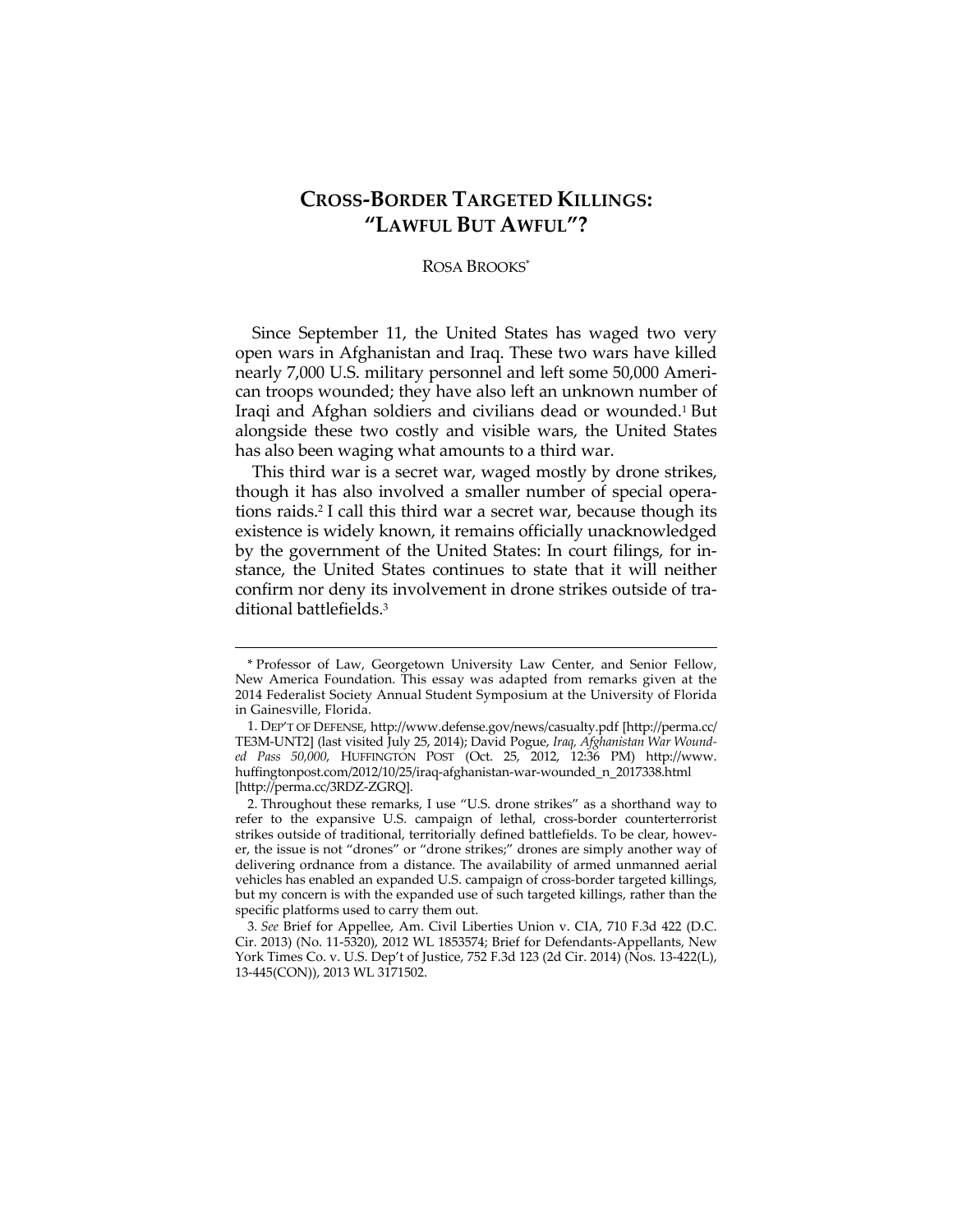#### 234 *Federalist Edition* [Vol. 2

We do not know what this secret war has cost us in dollars, and we do not know its cost in human lives, either.<sup>4</sup> Drone strikes are appealing to the United States for the obvious reason that the use of unmanned aerial vehicles creates no short-term risk to the U.S. personnel who operate them. On the ground, however, U.S. drone strikes are estimated to have killed some 3,000 to 4,000 people in at least three countries (Pakistan, Yemen and Somalia) and perhaps as many as half-a-dozen countries (including Mali, the Philippines, and perhaps Nigeria).5 For the most part, we do not know the identities of those killed by U.S. drone strikes, or the precise reasons they were targeted. We do not even know what percentage of the dead were specifically targeted, as opposed to those who simply became collateral damage in a U.S. strike aimed at someone else.<sup>6</sup>

How should we evaluate this secret conflict, more than a decade after the September 11 attacks? There is a phrase that was coined by my friend and former professor, Harold Hongju Koh, former Dean of Yale Law School, and more recently the State Department's Legal Advisor under President Obama. Harold Koh sometimes uses the term "lawful but awful," though he does not apply that term to the drone war.7 In fact, Koh has been a staunch defender of the legal right of the administration to wage this particular secret war.8 For me, however, this secret war fits squarely into in the "arguably lawful but nonetheless fairly awful" category.

I say this for three very distinct reasons, although they all overlap to some extent. First, I think this secret war is deeply offensive to core principles of American democracy, in particular to any

 <sup>4.</sup> Noah Shactman, *Not Even the White House Knows the Drones' Body Count*, WIRED (Sept. 29, 2012, 8:00 AM), http://www.wired.com/2012/09/drone-bodycount/ [http://perma.cc/3WRU-EPWZ].

<sup>5</sup>*. See* COLUMBIA LAW SCHOOL, CENTER FOR CIVILIANS IN CONFLICT, THE CIVIL-IAN IMPACT OF DRONES: UNEXAMINED COSTS, UNANSWERED QUESTIONS 20 (2012); Declan Walsh, *US Extends Drone Strikes to Somalia*, THE GUARDIAN, June 30, 2011, http://www.theguardian.com/world/2011/jun/30/us-drone-strikes-somalia [http:// perma.cc/JHP9-468X].

 <sup>6.</sup> CENTER FOR CIVILIANS IN CONFLICT, *supra* note 5, at 19–20.

 <sup>7.</sup> Harold Hongju Koh, Legal Adviser, U.S. Dep't of State, "The Obama Administration and International Law," Keynote Speech at the Annual Meeting of the American Society of International Law 3 (March 25, 2010), *available at* http://www.state.gov/documents/organization/179305.pdf [http://perma.cc/V94- UA8A].

<sup>8</sup>*. Id*. at 14–15.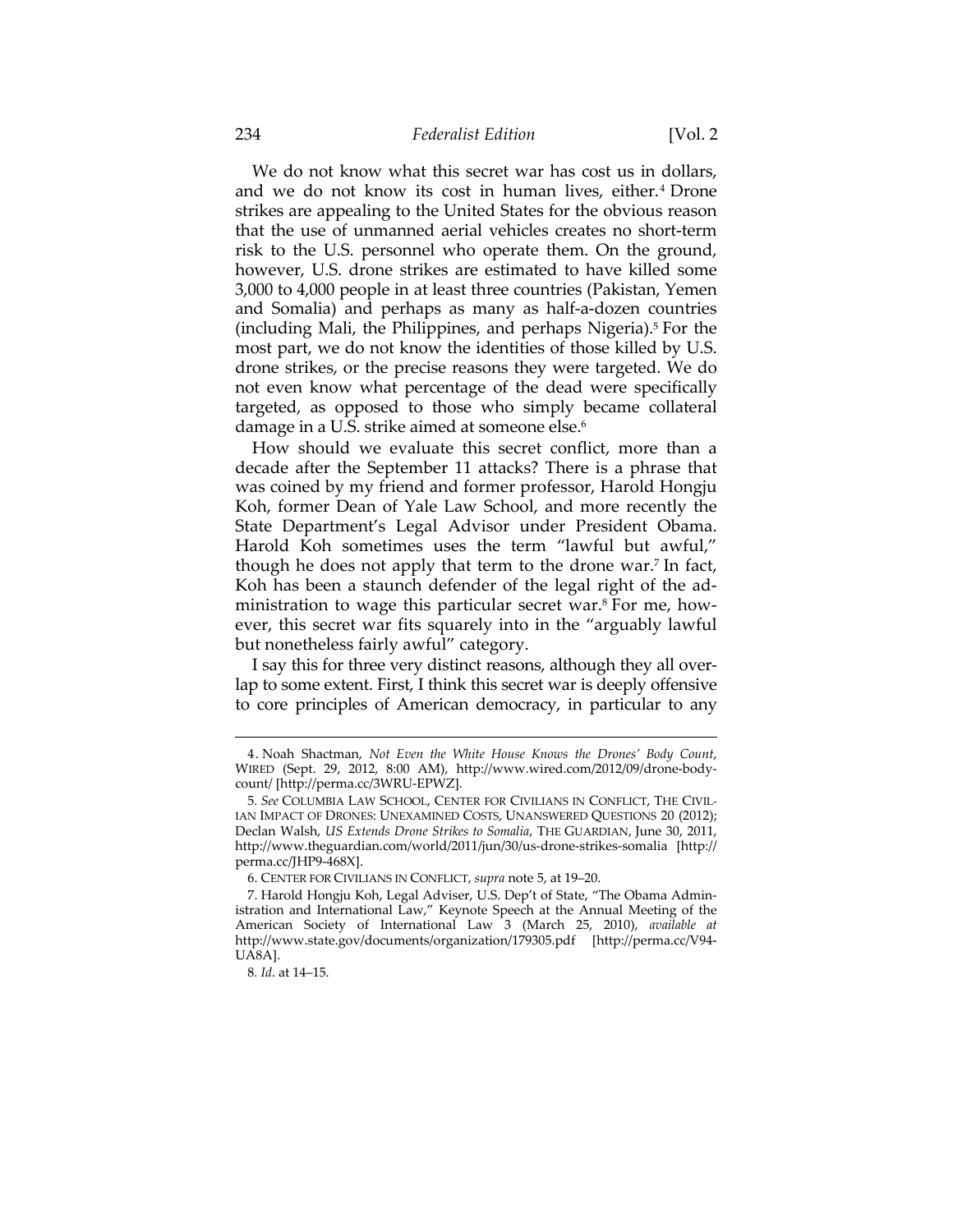notion of constitutional checks and balances. Second, I think it undermines core rule of law norms, internationally as well as domestically. And third, I think it is strategically misguided: At best, it is unhelpful; at worst, it is distinctly counterproductive.

### I. DEMOCRATIC ACCOUNTABILITY

I begin with the issue of domestic law and democratic accountability. Remember, our Constitution gives Congress vital powers relating to the use of military force. To Congress is given the power to declare war and the power to raise, support, and make rules regulating the armed forces and to make rules concerning "captures on land and water."9 To Congress is also given the constitutional power to call forth "the militia to execute the laws of the Union, suppress insurrections and repel invasions," 10 as well as the power to "define and punish . . . offenses against the law of nations."11

If I were a member of Congress right now, I would be hopping mad. This secret war—which began under President Bush, but accelerated dramatically under President Obama has gotten us very far away from anything Congress contemplated in the 2001 Authorization to Use Military Force (AUMF), passed just a few days after the September 11 attacks.12

Go back and look at the language of the AUMF: It states that the President may "[U]se all necessary and appropriate force against those nations, organizations, or persons he determines planned, authorized, committed, or aided the terrorist attacks that occurred on September 11, 2001, or harbored such organizations or persons, in order to prevent any future acts of international terrorism against the United States by such nations, organizations or persons."13

Note that although this language gives the executive branch authorization to use force, it does not authorize the use of force against anyone, anywhere, anytime. Rather, it authorizes the

 <sup>9.</sup> U.S. CONST. art. I, § 8, cls. 11–12, 14.

 <sup>10.</sup> U.S. CONST. art. I, § 8, cl. 15.

 <sup>11.</sup> U.S. CONST. art. I, § 8, cl. 10.

 <sup>12.</sup> This discussion of the AUMF draws on my 2013 congressional testimony. *See Oversight: The Law of Armed Conflict, the Use of Military Force, and the 2001 Authorization for Use of Military Force: Hearing Before the S. Comm. on Armed Servs.*, 113th Cong. (2013) (statement of Rosa Brooks).

 <sup>13.</sup> Pub. L. No. 107-40, § 2(a), 115 Stat. 224, 224 (codified at 50 U.S.C. § 1541 note).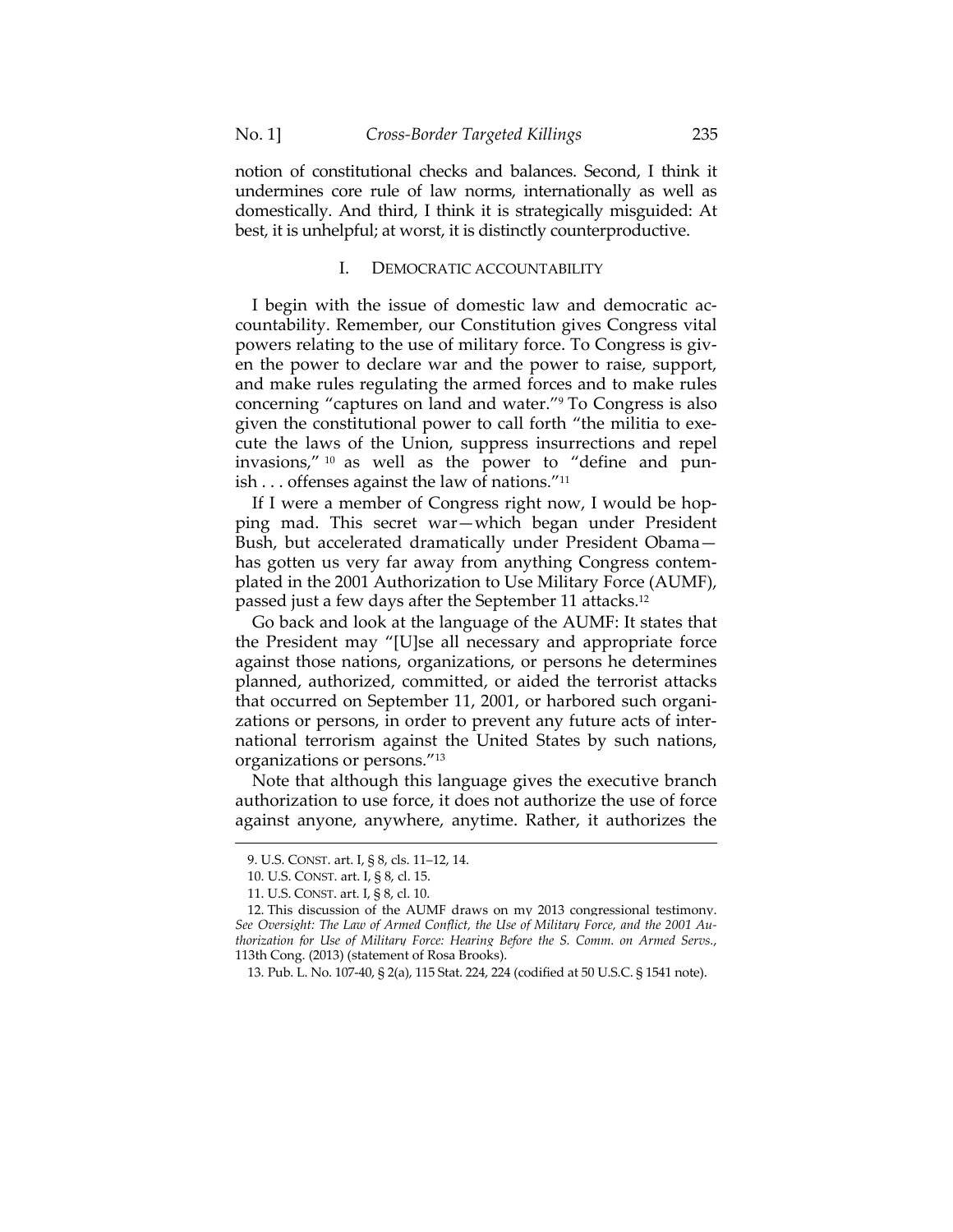use of force specifically and solely against those organizations and states that planned, authorized, committed, or aided the September 11 attacks, or who harbored those who did. Furthermore, the AUMF authorizes force for the sole purpose of preventing future terrorism against the United States by such organizations or states—not for the purpose of preventing all future bad acts committed by anyone anywhere.

Even in those terrifying days right after September 11, when the Pentagon and the World Trade Center were still smoldering and rescue personnel were still pulling corpses out of the wreckage, Congress rejected a request from the Bush administration to have a more expansive AUMF. The administration initially asked that Congress authorize the use of force to "deter and preempt any future acts of terrorism or aggression."14 But even in that moment of grief, anger, and fear, Congress rightly rejected such an open-ended AUMF, understanding full well that when Congress cedes power to the executive branch, it generally never comes back.15

For much of the last dozen years, the 2001 AUMF provided adequate domestic legal authority both for the conflict in Afghanistan and for most U.S. drone strikes outside "hot battlefields," since most of the individuals targeted in early U.S. strikes were reportedly senior Taliban or Al Qaeda operatives. But this appears to have changed in the last few years.<sup>16</sup>

The threat has metastasized: even as U.S. military action has decimated "Al Qaeda Central" and the network of Taliban leaders most active in 2001, new extremist groups have evolved, some inspired by or affiliated with Al Qaeda and the

 <sup>14.</sup> *See* 147 CONG. REC. S9950-51 (daily ed. Oct. 1, 2001) (statement of Sen. Byrd) (providing the text of the administration's initial proposal); *see also id*. at S9949 ("[T]he use of force authority granted to the president extends only to the perpetrators of the September 11 attack. It was not the intent of Congress to give the president unbridled authority . . . to wage war against terrorism writ large without the advice and consent of Congress. That intent was made clear when Senators modified the text of the resolution proposed by the White House to limit the grant of authority to the September 11 attack.").

 <sup>15.</sup> Susan Milligan, *Congress gives Bush power to hunt terrorists*, BOSTON GLOBE, Sept. 15, 2001, http://www.boston.com/news/packages/underattack/globe\_stories/ 0915/Congress\_gives\_Bush\_power\_to\_hunt\_terroristsP.shtml [http://perma.cc/E4QC-STBQ].

 <sup>16.</sup> Jonathan S. Landy, *Obama's drone war kills 'others,' not just al Qaida leaders*, MCCLATCHY DC, April 9, 2013, http://www.mcclatchydc.com/2013/04/09/188062/ obamas-drone-war-kills-others.html#.UZF-Xncq9QI [http://perma.cc/NZE2-54UV].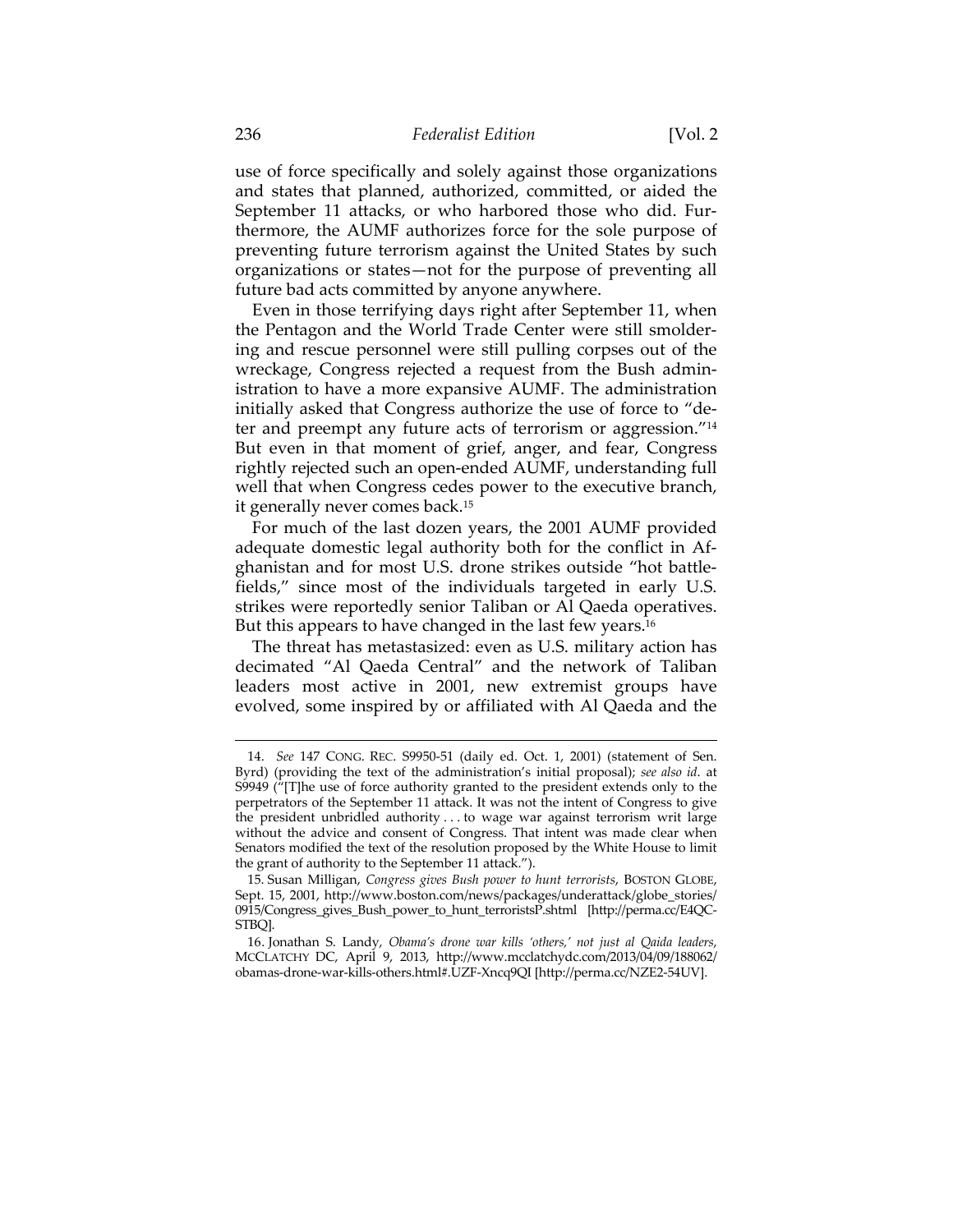Taliban, others linked merely by a similar extremist ideology and a similar willingness to use violence against civilian targets to achieve their ends.17 In the last few years, U.S. drone strikes outside of hot battlefields have consequently targeted not only the remnants of "core" Al Qaeda and the Taliban, but also known or suspected members of other organizations including Somalia's al Shabaab—as well as various individuals identified by U.S. intelligence only as "militants," "foreign fighters," and "unknown extremists."18

For the moment, leave aside the question of whether the expanding range of groups targeted by the United States all pose a threat (or the same degree of threat) to the United States. Maybe all these groups and individuals pose a threat to the United States, and maybe they don't—but on its face, the 2001 AUMF simply does not appear to cover groups and individuals that were unconnected to the September 11 attacks and are not planning or carrying out future terrorist attacks against the United States.19

The Obama administration has countered this argument by asserting that insofar as Congress intended the AUMF to be the functional equivalent of a declaration of war, the AUMF must be read to include the implied law of war-based authority to target groups that are "associates" of Al Qaeda or the Taliban.<sup>20</sup> However, it is far from clear that Congress intended to authorize the use of force *outside* of traditional territorial battlefields against mere "associates" of those responsible for the September 11 attacks, particularly when many of those associated groups did not exist in 2001.21 It is also not clear how the executive branch defines "associates" of Al Qaeda.<sup>22</sup>

<sup>&</sup>lt;u> 1989 - Johann Barn, mars ar breithinn ar chuid ann an t-Alban ann an t-Alban ann an t-Alban ann an t-Alban a</u> 17. Barack Obama, Remarks by the President at the National Defense University 1–2 (May 23, 2013), *available at* http://www.whitehouse.gov/the-press-office/2013/

<sup>05/23/</sup>remarks-president-national-defense-university [http://perma.cc/M5R3-7FHZ]. 18. Landy, *supra* note 16.

<sup>19</sup>*. See* Pub. L. No. 107-40, § 2(a), 115 Stat. 224, 224 (codified at 50 U.S.C. § 1541 note); Jennifer Daskal & Stephen I. Vladeck, *After the AUMF*, 5 HARV. NAT'L SEC. J. 115, 115–16 (2014).

 <sup>20.</sup> Rosa Brooks, *Mission Creep in the War on Terror*, FOREIGN POLICY, March 14, 2013, http://www.foreignpolicy.com/articles/2013/03/14/mission\_creep\_in\_the\_war\_ on\_terror [http://perma.cc/QA9B-7VL4].

 <sup>21.</sup> Oona Hathaway et al., *The Power To Detain: Detention of Terrorism Suspects After 9/11*, 38 YALE J. INT'L L. 123, 130–31 (2013).

 <sup>22.</sup> The closest the administration has come is to describe an "associated force" as "(1) an organized, armed group that has entered the fight alongside al Qaeda,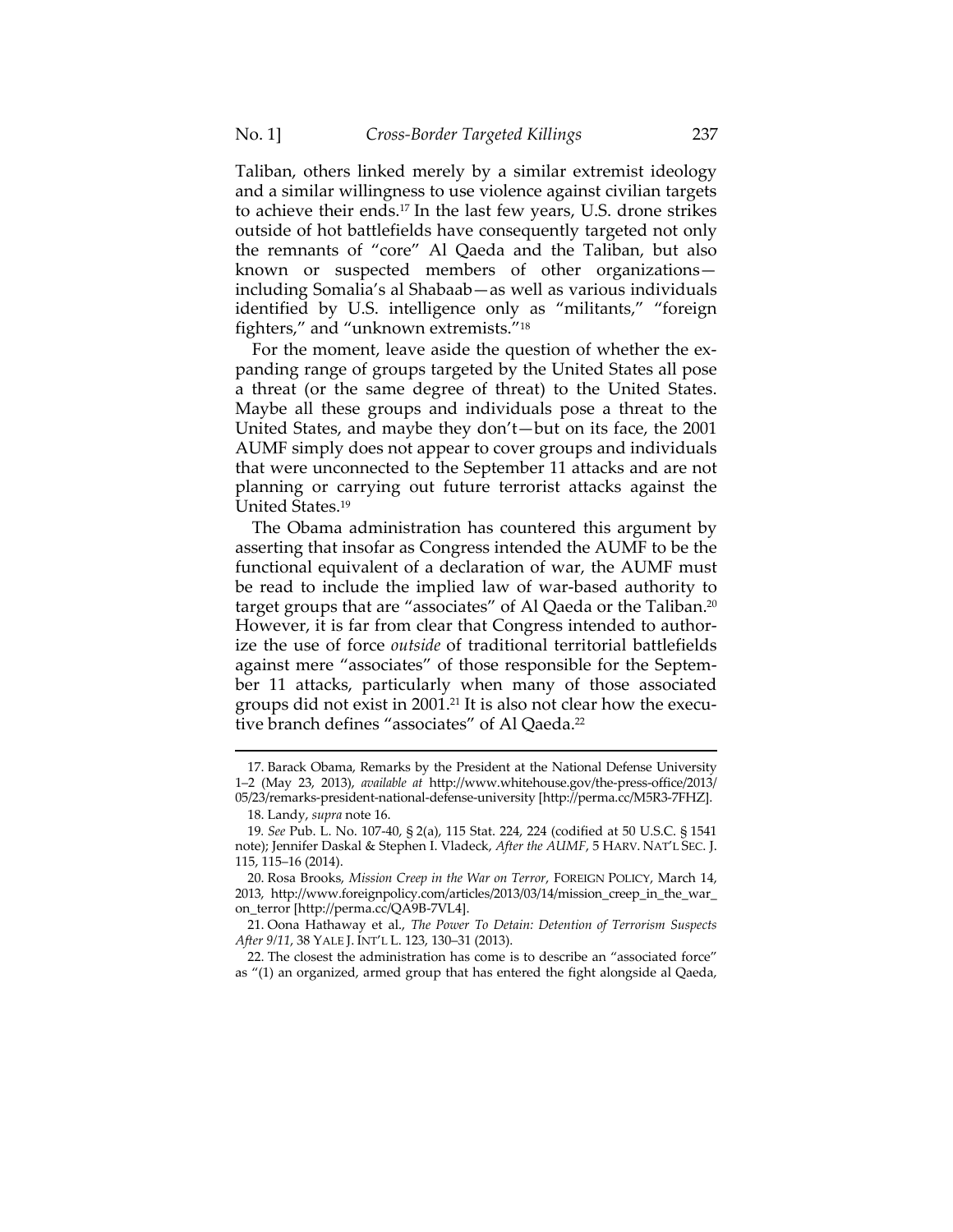The international law of war unquestionably permits parties to a conflict to target "co-belligerents" of the enemy.23 On a traditional battlefield—such as within the territorial confines of Afghanistan—it would clearly be permissible for the United States to target individuals and groups that are literally fighting alongside the Taliban or Al Qaeda.24 It is less clear that this is the case outside "hot battlefields." In this murkier context, it is far more difficult to determine what would constitute "co-belligerency" with Al Qaeda, and executive branch officials have provided no clear criteria, nor even a simple list of those it regards as "associates" under a co-belligerency theory.25

In effect, the administration's assertion that the AUMF authorizes the use of force against Al Qaeda "associates" even outside of traditional battlefields appears to have become a backdoor way of expanding the AUMF far beyond Congress's intent. If Congress accepts Obama Administration claims that force can be used against a broad category of persons and organizations determined (based on unknown criteria) to be Al Qaeda "associates," this effectively turns the AUMF into precisely the kind of open-ended authorization to use force that Congress rejected in 2001.

Call it AUMF mission creep. In recent years, the United States has targeted more and more people with no apparent connection to Al Qaeda, no apparent connection to the September 11 at-

<u> 1989 - Johann Barn, mars ar breithinn ar chuid ann an t-Alban ann an t-Alban ann an t-Alban ann an t-Alban a</u>

 23. Curtis A. Bradley & Jack L. Goldsmith, *Congressional Authorization and the War on Terrorism*, 118 HARV. L. REV. 2047, 2112–13 (2005).

<sup>[</sup>and that] (2) is a co-belligerent with al Qaeda in hostilities against the United States or its coalition partners." Brief for the Appellants at 27–29, Hedges v. Obama, 724 F.3d 170 (2d Cir. 2013) (No. 12-3176), 2012 WL 5464206 (C.A.2) (quoting Hon. Jeh Charles Johnson, General Counsel, U.S. Dep't of Def., "The Conflict Against Al Qaeda and its Affiliates: How Will It End?," Speech Before the Oxford Union (Nov. 30, 2012), *available at* http://www.lawfareblog.com/2012/11/jehjohnson-speech-at-the-oxford-union/ [http://perma.cc/2UX5-YU3A]). However, the quoted passage went on to state: "[T]he AUMF authorized the use of necessary and appropriate force against the organizations and persons connected to the September 11th attacks—al Qaeda and the Taliban—*without a geographic limitation*," a broader description that calls into question the spatial limitations implied by "entered the fight *alongside* al Qaeda." *Id.* 

 <sup>24.</sup> Indeed, the AUMF notwithstanding, the United States would be justified under international self-defense principles in using force against persons or organizations posing an imminent threat to U.S. personnel, subject to the principles of necessity and proportionality.

 <sup>25.</sup> Daskal & Vladeck, *supra* note 19, at 123 ("[T]he Executive Branch has . . . *refused* to publicly acknowledge what groups qualify as associated forces . . . . ").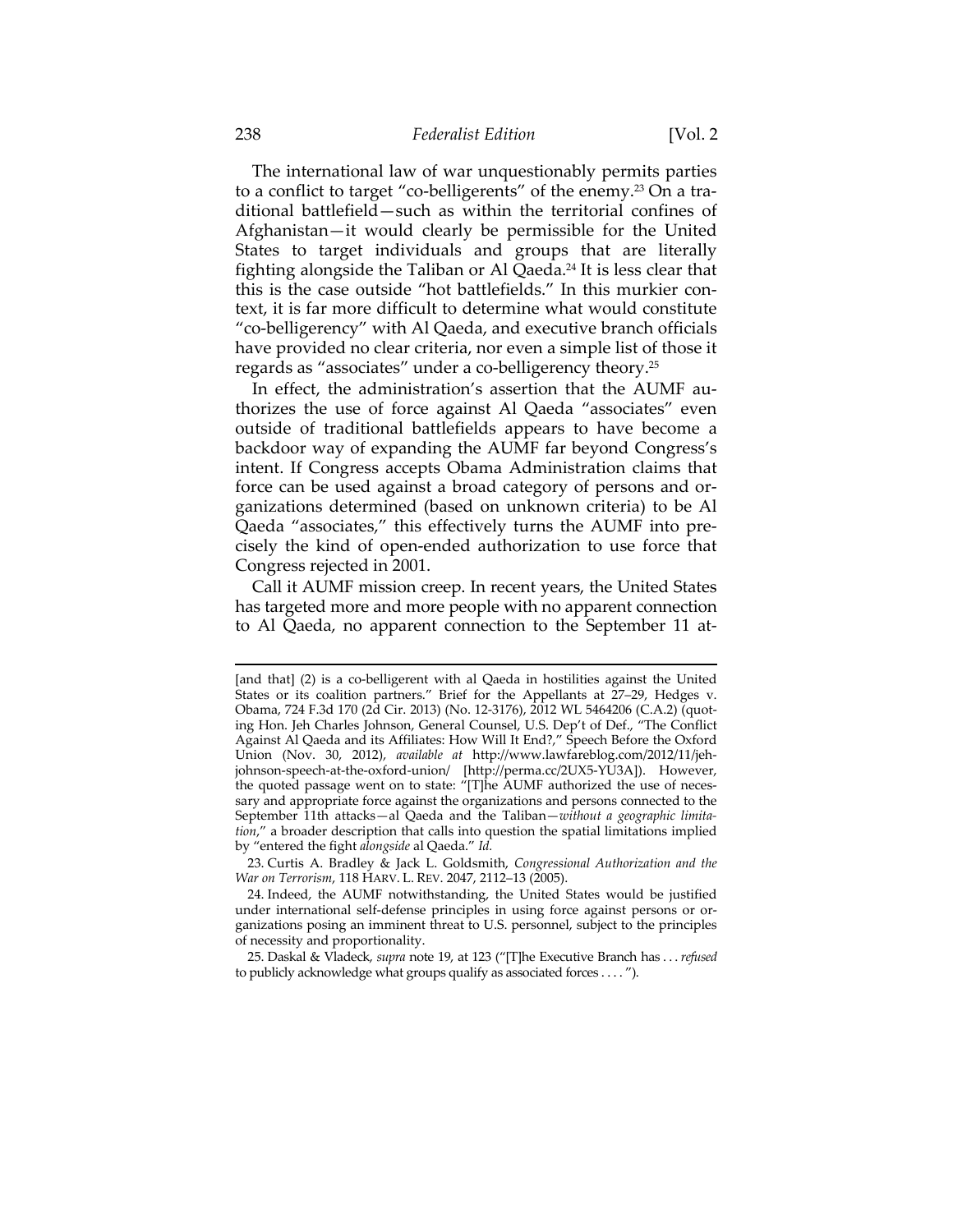tacks, and increasingly with no apparent connection to any imminent threat to the United States (using a normal understanding of the term imminent).26

Does the shoehorning of all these various groups and individuals into the AUMF make U.S. drone strikes against them clearly "unlawful?" That is a stronger claim than I am prepared to make; the "associated forces" argument has a facial plausibility. But we are assuredly stretching the law here.

For most of our history, Congress has rightly been vigilant against executive usurpation of its constitutional prerogatives.<sup>27</sup> But over the last few years, Congress has sat by idly, allowing the executive branch to stretch the 2001 AUMF beyond all recognition. This is not a partisan issue at all, by the way; this is an issue of political cowardliness on the part of both parties, and frankly, the Democrats have been every bit as bad as the Republicans.

To be clear, saying that many recent U.S. drone strikes do not seem to fit well under the AUMF umbrella is not the same as saying that the President lacks any constitutional authority to use force in the absence of express congressional authorization. I think there is no question that with or without an AUMF, the President clearly has the inherent constitutional power to use force against an imminent threat to the United States, no matter where and from whom it comes.<sup>28</sup> Nonetheless, I think that that is a power that U.S. presidents have, generally speaking, used rarely (and for the most part wisely, with some notable exceptions). Here too, the secret drone war is perhaps best understood as falling into the "lawful but awful" category. The use of force without clear, ongoing congressional authorization

<sup>26</sup>*. See* Michael Isikoff, *Justice Department memo reveals legal case for drone strikes on Americans*, NBC NEWS (Feb. 4, 2013, 5:57 PM), http://investigations.nbcnews.com/ \_news/2013/02/04/16843014-justice-department-memo-reveals-legal-case-for-drone-

strikes-on-americans?lite [http://perma.cc/CC23-RTDG] (citing DOJ white paper stating: "The condition that an operational leader present an 'imminent' threat of violent attack against the United States does not require the United States to have clear evidence that a specific attack on U.S. persons and interests will take place in the immediate future").

<sup>27</sup>*. See, e.g.*, Michael P. Kelly, *Fixing the War Powers*, 141 MIL. L. REV. 83, 84 (1993) (addressing historical context of decades of discontent over presidential usurpation of war powers that led to War Powers Resolution).

 <sup>28.</sup> David Abramowitz, *The President, The Congress, and Use of Force: Legal and Political Considerations in Authorizing Use of Force Against International Terrorism*, 43 HARV. INT'L L.J. 71, 78 (2002) ("The Constitution is not a suicide pact, and the President has unchallenged authority to prevent an imminent threat to the United States.").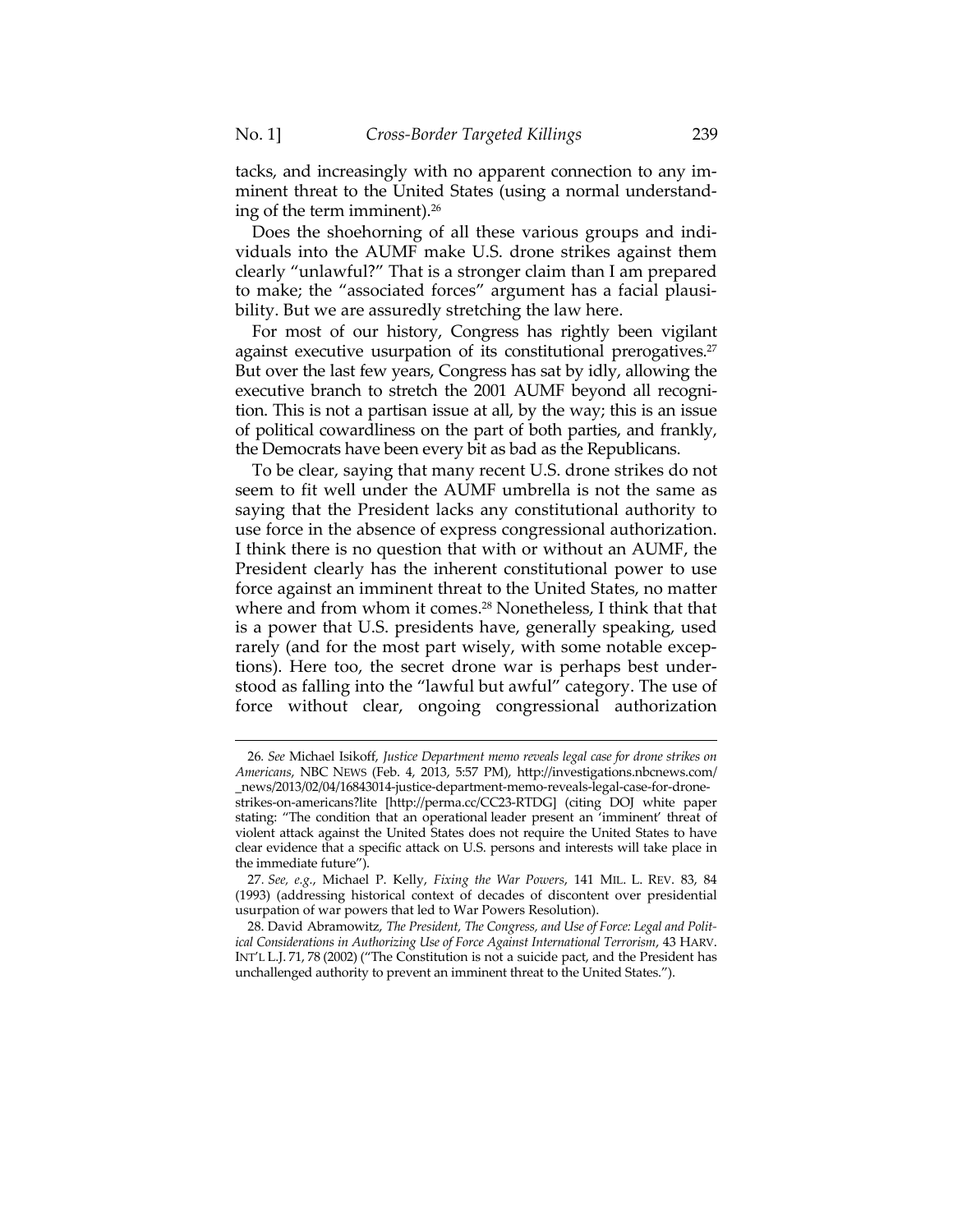should be the exception, not the norm. In recent years, however, the executive branch has normalized the use of force against an ever-expanding and ever more nebulous and geographically unbounded threat.29 This, I think, is dangerous.

Recall that the United States is usually credited with the first modern codification of the rules of armed conflict.<sup>30</sup> In 1863, President Abraham Lincoln signed General Order #100, "Instructions for the Government of Armies of the United States in the Field"—better known as the Lieber Code—outlining the core rules of armed conflict with which he expected the Union Army to comply. In Article 29, the Lieber Code makes a bold declaration: "Peace is [the] normal condition; war is the exception. The ultimate object of all modern war is a renewed state of peace."31

One might argue that the kinds of threat we face now just do not lend themselves to such a neat distinction between war and peace. I would agree. Nonetheless, this is no reason to throw all of our own democratic checks and balances out the window, or to throw rule-of-law principles out the window. On the contrary: If the lines between what we have traditionally understood as "war" and "peace" are blurring, this is all the more reason to insist on the active engagement of Congress in decisions about the use of force.

## II. THE RULE OF LAW

If the secret drone war poses challenges to our domestic system of democratic checks and balances, it poses similar challenges to the international law of armed conflict and to core international rule of law norms.

Here again, the issue is not one of manifest illegality:<sup>32</sup> From an international law perspective, the United States has justified

<sup>29</sup>*. See, e.g.*, Johnson, *supra* note 22 ("[T]he AUMF authorized the use of necessary and appropriate force against the organizations and persons connected to the September 11th attacks—al Qaeda and the Taliban—*without a geographic limitation*." (emphasis added)); Isikoff, *supra* note 26 ("imminent threat" does not require "clear evidence that a specific attack on U.S. persons and interests will take place in the immediate future").

 <sup>30.</sup> Ingrid Brunk Wuerth, *Authorizations for the Use of Force, International Law, and the Charming Betsy Canon*, 46 B.C. L. REV. 293, 334 (2005).

 <sup>31 .</sup> General Orders No. 100 art. 29 (April 24, 1863), *available at* http:// avalon.law.yale.edu/19th\_century/lieber.asp [http://perma.cc/BB5Q-AS9C].

 <sup>32.</sup> I have discussed this issue in greater detail elsewhere. *See, e.g.*, Rosa Brooks, *Duck-Rabbits and Drones: Legal Indeterminacy and Targeted Killing*, 25 STAN. L. &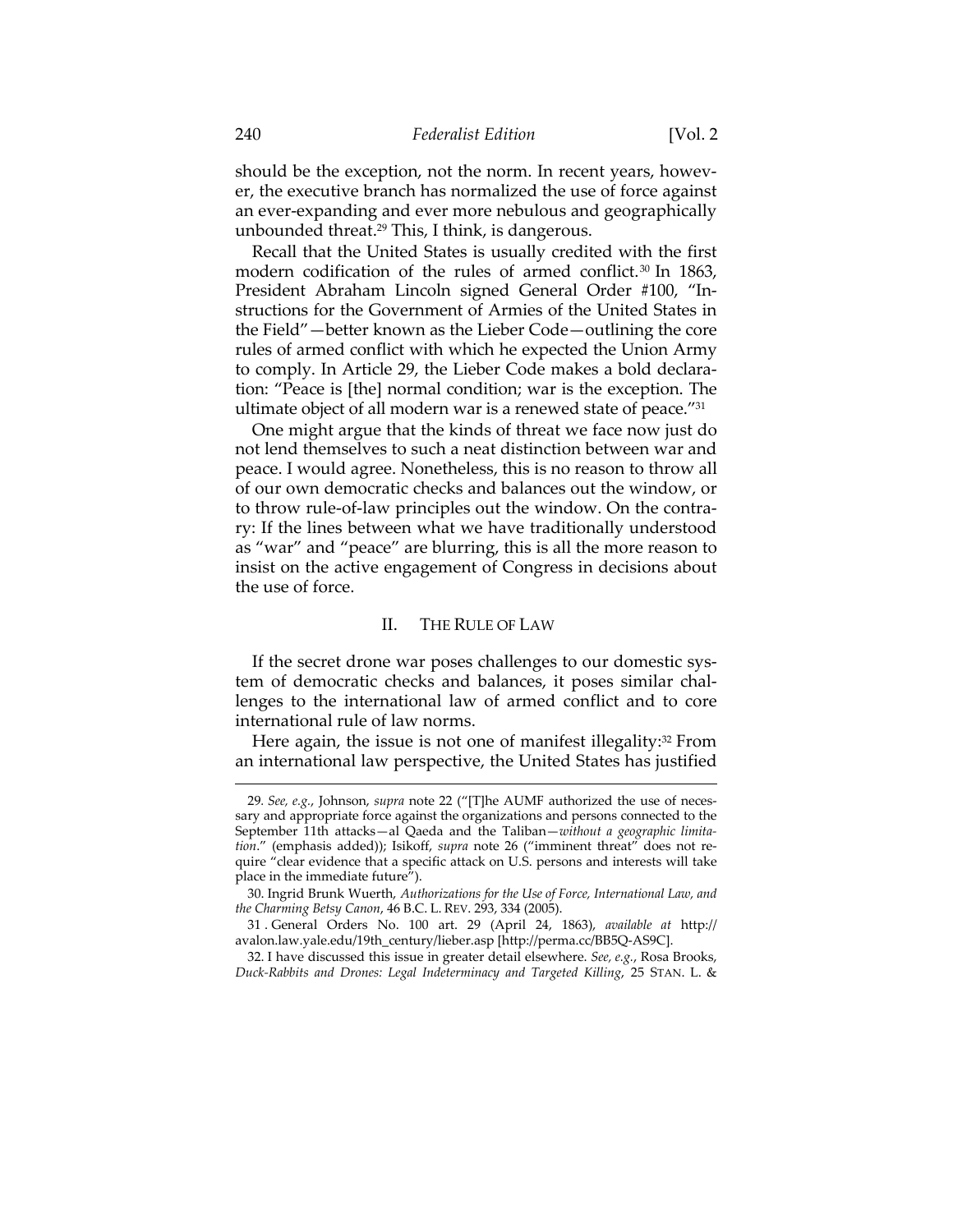strikes outside of hot battlefields on the theory that since September 11, the United States has been in an armed conflict against Al Qaeda, the Taliban and associated forces. The U.S. reading of the international law of armed conflict strikes me as perfectly plausible (though it is far from the *only* plausible reading of the law of armed conflict). It seems reasonable to view the September 11 attacks as an act of war, given the scale of death and destruction; I cannot see any logical reason to argue that armed conflicts can only exist between states. That makes no particular sense in today's world.

That being said, the U.S. decision to conceptualize U.S. relations with Al Qaeda as an "armed conflict," though plausible, was not inevitable as a legal or policy matter. The United States could have used military force to respond to the September 11 attacks under the international law of self-defense without choosing to declare the exchange of hostilities an "armed conflict."<sup>33</sup> The decision to view this as an armed conflict was a policy choice, not a decision somehow dictated by the law. Indeed, from an historical perspective it was in some ways a rather odd choice: As my Georgetown colleague Laura Donohue has noted, most governments have historically been quite reluctant to place attacks by insurgent groups or terror groups under the rubric of armed conflict, for fear of legitimizing these groups.<sup>34</sup> Why give mass murderers such a soap box to stand upon? Calling Al Qaeda a combatant in war against the United States gave Al Qaeda a certain international prestige, and arguably helped it gain new recruits and funding.35

Nonetheless, leaving aside the policy wisdom of calling this an armed conflict, from a strictly legal perspective, it was plausible for the Bush administration to argue that the law of armed conflict should apply to U.S. efforts to combat Al Qaeda. Unfortunately,

<sup>&</sup>lt;u> 1989 - Johann Barn, mars ar breithinn ar chuid ann an t-Alban ann an t-Alban ann an t-Alban ann an t-Alban a</u> POL'Y REV. 301 (2014); Rosa Brooks, *Drones and the International Rule of Law,* 28 J. ETHICS & INT'L AFF. 83 (2014).

<sup>33</sup>*. See* U.N. Charter art. 51; Military and Paramilitary Activities in and Against Nicaragua (Nicar. v. U.S.), 1986 I.C.J.14, ¶ 193 (June 27).

<sup>34</sup>*. See* LAURA K. DONOHUE, THE COST OF COUNTERTERRORISM: POWER, POLI-TICS, AND LIBERTY 7–10 (2008).

<sup>35</sup>*. See* Dana Priest & Josh White, *War Helps Recruit Terrorist, Hill Told: Intelligence Officials Talk of Growing Insurgency*, WASH. POST, Feb. 17, 2005, http://www.washingtonpost.com/wp-dyn/articles/A28876-2005Feb16.html [http://perma.cc/7ZZL-FQJP].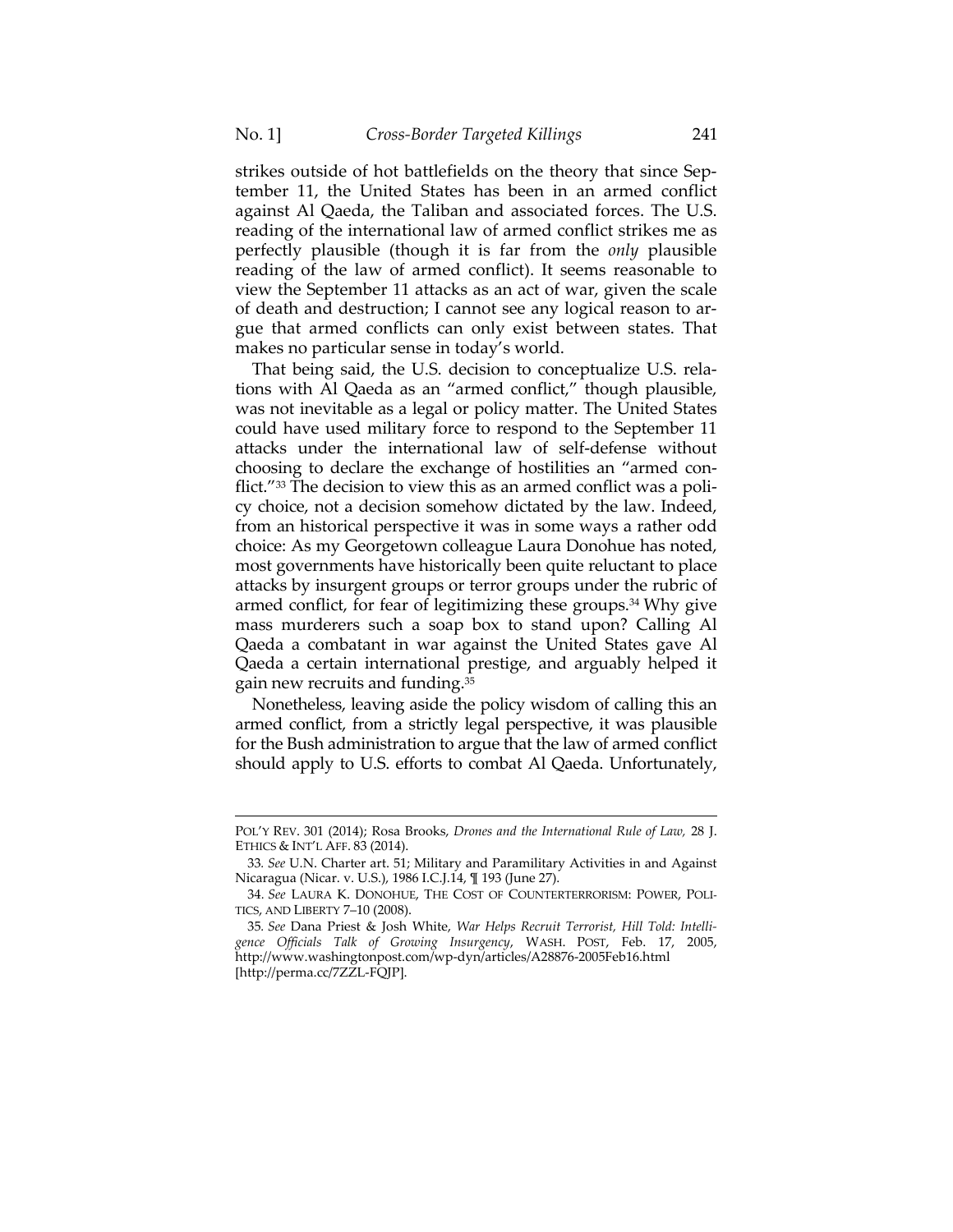the claim that the law of armed conflict is the applicable legal framework gave rise to far more problems than it resolved.

There is, for instance, no obvious spatial boundary to an armed conflict with Al Qaeda. Since Al Qaeda is not a state, and its members plan, train, and act in numerous different states, it is hard to know the *places* in which the law of armed conflict applies.36 Presumably, if we accept the notion of an armed conflict with a geographically diffuse non-state actor to begin with, the armed conflict—and thus the law of armed conflict's permissive rules relating to the use of lethal force travels with Al Qaeda members (and their "associates").<sup>37</sup>

This certainly appears to be the U.S. government's theory: The law of war follows the enemy. Again, this is not an implausible way to interpret that law—but its implications are frightening. If the armed conflict (and thus the law of armed conflict) exists wherever Al Qaeda or an Al Qaeda associate goes, the whole world is potentially a battlefield.

There are also no obvious temporal boundaries to an armed conflict with Al Qaeda and its associates. When a war with Al Qaeda can morph so easily into a war with all its "associates," many of whom operate within decentralized, non-hierarchical groups, how can the war ever "end?" But as I noted in the context of the AUMF, if we accept a conflict with no apparent spatial or temporal boundaries, we give to our executive branch a virtually open-ended ability to use lethal force, anywhere, any time.38

Needless to say, it is also difficult to distinguish between those who can and cannot lawfully be targeted in an armed conflict with Al Qaeda and its associates. What precisely does it mean to be a combatant in such a non-traditional conflict? Are there members, or associates, or affiliates of Al Qaeda who would *not* be considered combatants, and thus must not be targeted under the laws of armed conflict? If so, who are those people? How do we define "civilian" in the context of a conflict with such a pro-

<sup>36</sup>*. See* Jeremy Shapiro, *The Foreign Policy Essay: Your Enemy Has a Name—How the "Al Qaeda" Label is Leading U.S. Policy Astray*, LAWFARE (July 13, 2014, 10:00 AM), http://www.lawfareblog.com/2014/07/the-foreign-policy-essay-your-enemyhas-a-name-how-the-al-qaeda-label-is-leading-u-s-policy-astray/ [http://perma.cc/ 3977-HTL6].

<sup>37</sup>*. See* Rosa Ehrenreich Brooks, *War Everywhere: Rights, National Security Law, and the Law of Armed Conflict in the Age of Terror,* 153 U. PA. L. REV. 675, 745–46 (2004). 38*. Id.* at 745–46.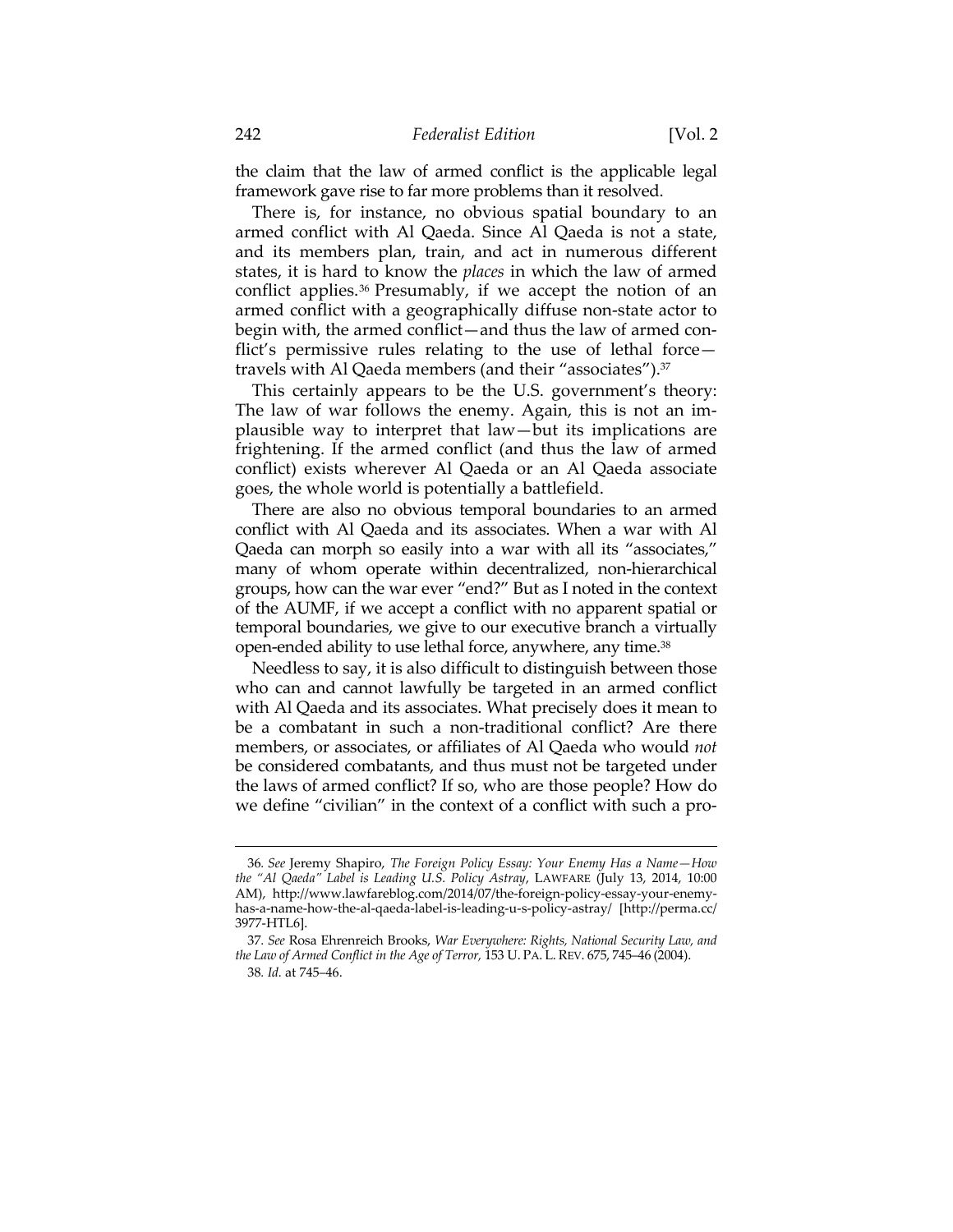tean non-state group? What constitutes "hostilities," and what does it mean for a civilian to participate directly in hostilities?

In an armed conflict with a geographically diffuse, nonhierarchical non-state actor, we have no coherent or principled basis for answering any of these questions. This matters. It has implications for sovereignty, and implications for rights; after all, once we are in an armed conflict framework, many things that we consider illegal and immoral when we are *not* in an armed conflict become things that we consider legal and moral —indeed, even ethically required. When there is no armed conflict, you cannot go out on the street and kill the next person you see simply because you think he is your enemy. When there is an armed conflict, the rules change dramatically.<sup>39</sup> This is the rule-of-law conundrum raised by the U.S. drone war: The character of U.S. drone strikes changes utterly, depending on which set of legal syllogisms you deem most plausible, yet there is no principled basis for picking one set of syllogisms over another.

If you accept that the United States is in an armed conflict with Al Qaeda and its "associates"—and you accept that "associates" is a fairly broad category, encompassing not only those organizations and individuals who have formally sworn allegiance to Al Qaeda but also all those whose activities appear coordinated with Al Qaeda or whose interests appear to align with Al Qaeda—and if you accept that the law of armed conflict travels wherever Al Qaeda and its associates travel—and that many individuals who do not look much like traditional combatants are still combatants for legal purposes—then drone strikes targeting assorted militants in Pakistan, Yemen, or Somalia constitute lawful wartime strikes against legitimate enemy targets.40

If you reject any of the steps in that chain of syllogisms, however—if you reject the armed conflict frame to begin with, or the broad understanding of associated forces, or the notion that

<sup>39</sup>*. See generally* Hague Convention IV Respecting the Laws and Customs of War on Land, Oct. 18, 1907, *available at* http://www.icrc.org/ihl/INTRO/195 [http://perma.cc/P482-94XY]; *see also* Ryan J. Vogel, *Drone Warfare and the Law of Armed Conflict*, 39 DENV. J. INT'L L. & POL'Y 101, 110 (2010).

 <sup>40.</sup> John Brennan, Assistant to the President for Homeland Sec. and Counterterrorism, The Ethics and Efficacy of the President's Counterterrorism Strategy, (April 30, 2012), *available at* http://www.wilsoncenter.org/event/the-efficacy-andethics-us-counterterrorism-strategy [http://perma.cc/KZ9M-LSR3].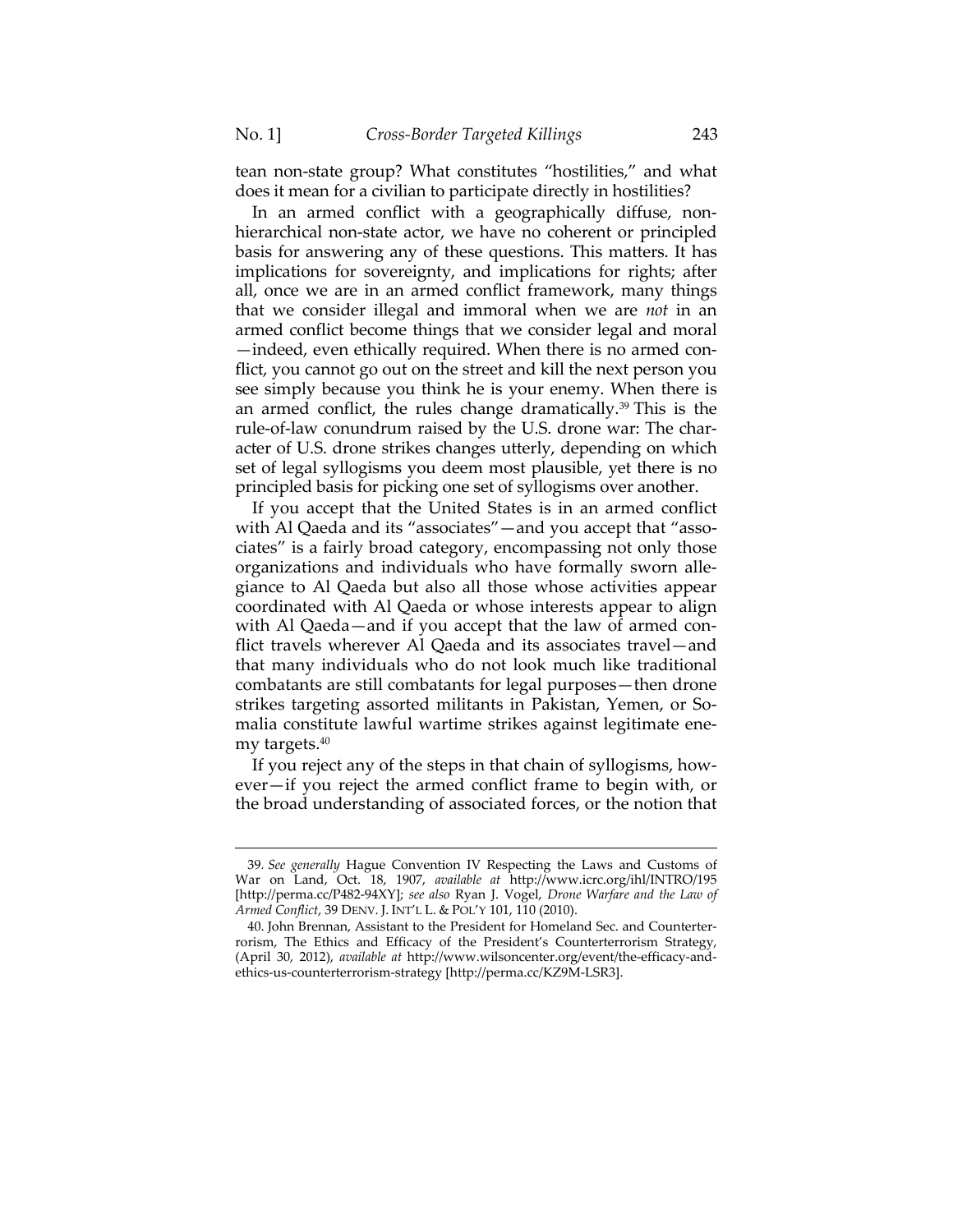the rules of armed conflict apply in any place the enemy goes, for instance—then U.S. drone strikes look like simple murder.<sup>41</sup>

How should we decide which category U.S. drone strikes fit into? Conceptually, this is a hard problem to begin with—and it is rendered still harder by the utter lack of transparency surrounding U.S. strikes. If we (and the rest of the world) do not know how many strikes there have been, how many people have been targeted, the reasons and evidence behind U.S. targeting decisions, where the strikes have occurred, and so on, how can we even *begin* to evaluate the legality, tmorality, or strategic wisdom of these strikes?

I do not for one moment doubt the good faith of the U.S. government officials making the decisions on drone strikes. But at the end of the day, all that good faith notwithstanding, we now have a state of affairs in which our government—the government of a nation that was founded on the premise that all men are created equal, and endowed by their creator with certain unalienable rights, including the rights to life and liberty is claiming for itself the unreviewable power to kill any person, anywhere on earth, at any time, based on information that is secret and has been collected and evaluated according to secret criteria by anonymous individuals in a secret procedure.42

If you think this is consistent with core rule-of-law norms, I urge you to go back and reread the Declaration of Independence. Go back and take a close look at the legal and ethical tradition that this nation was founded upon. The core notion of the rule of law is that all power must be constrained by law; even the state must be accountable to those it acts upon.<sup>43</sup> If we truly believe in those "unalienable rights"—human rights, we would call them today—the lack of transparency and accountability characterizing U.S. drone strikes should chill us to the bone.

It is of course true, as Michael Paulsen has observed, that an abuse is possible in *any* system of government, and one cannot

<sup>41</sup>*. See* Benjamin Hart, *Jeremy Scahill Says Obama Strikes In Yemen Constitute 'Murder'*, HUFFINGTON POST (June 3, 2012, 12:30 AM), http://www.huffingtonpost.com/ 2012/06/02/jeremy-scahill-says-drone-strikes-murders\_n\_1565441.html [http://perma.cc/WTZ3-H5FX].

<sup>42</sup>*. See* Paul D. Miller, *When will the U.S. drone war end?*, WASH. POST, Nov. 17, http://www.washingtonpost.com/opinions/when-will-the-us-drone-warend/2011/11/15/gIQAZ677VN\_story.html [http://perma.cc/NX4G-N4EX].

 <sup>43.</sup> THE DECLARATION OF INDEPENDENCE para. 2 (U.S. 1776).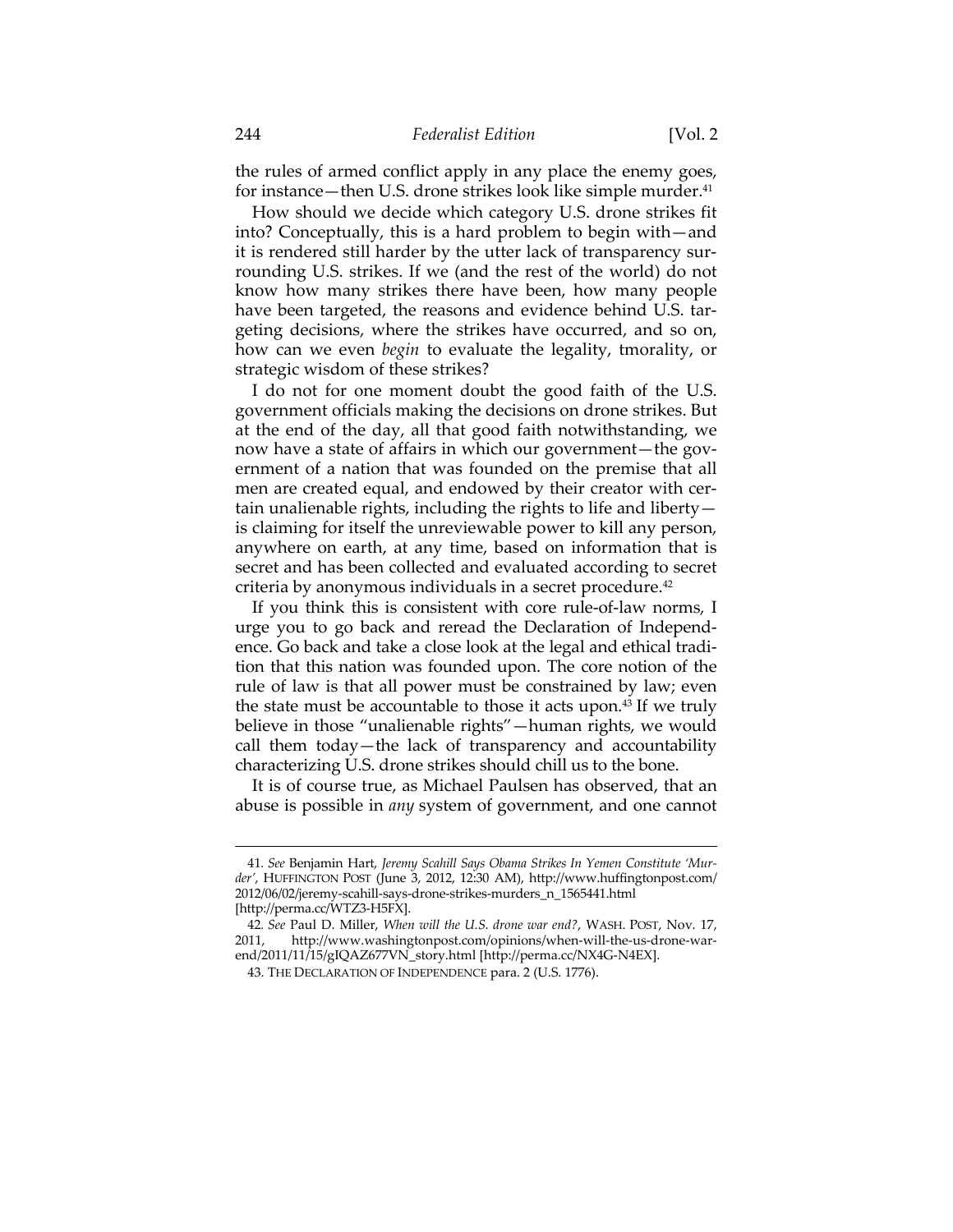simply say that just because abuse is *possible*, a particular system of government is wrong.<sup>44</sup> But I would suggest that in some systems, abuse is much more likely than in other systems. Right now, we are in a situation in which the possibility of abuse has gone up dramatically.

### III. STRATEGIC CONSIDERATIONS

 I have argued that the U.S. drone war undermines our domestic system of checks and balances, tipping an uncomfortable amount of power to the executive branch. I have also argued that it is difficult to apply the law of armed conflict in a coherent or principled way to terrorist organizations we currently face, and that the lack of transparency and accountability surrounding U.S. drone strikes combines with this fundamental legal uncertainty to undermine core rule-of-law norms. But there is yet another reason to consider the U.S. drone war problematic: It is strategically foolhardy. U.S. drone strikes outside of traditional battlefields may achieve near-term tactical gains, but they also create substantial strategic risk.45

Consider, for one thing, the precedent we are setting. I look at my former colleagues in the military, Department of Defense, and the intelligence community, and I think they are good people, acting in good faith. Despite my rule-of-law concerns, I trust them to act carefully and responsibly, doing their best to avoid mistakes and not abuse their power. But there are a lot of other people in the world whom I do not trust at all, and when the U.S. asserts a unilateral right to use force in a secretive and unaccountable way, we must consider that we are essentially handing every repressive and unscrupulous regime a playbook for how to violate sovereignty and get away with murder.

Imagine how we would respond if Vladimir Putin decided to engage in an expanded drone strike campaign against political critics living outside of Russia's borders. U.S. authorities would protest, of course, and insist on the importance of free expression,

<sup>&</sup>lt;u> 1989 - Johann Barn, mars ar breithinn ar chuid ann an t-Alban ann an t-Alban ann an t-Alban ann an t-Alban a</u> 44*. See* Michael Stokes Paulsen, *The War Power*, 33 HARV. J.L. & PUB. POL'Y 113, 137 (2010).

 <sup>45.</sup> STIMSON CTR., RECOMMENDATIONS AND REPORT OF THE TASK FORCE ON US DRONE POLICY 10 (2014), *available at* http://www.stimson.org/books-reports/ recommendations-and-report-of-the-stimson-task-force-on-us-drone-policy/ [http://perma.cc/GLE6-4NNJ].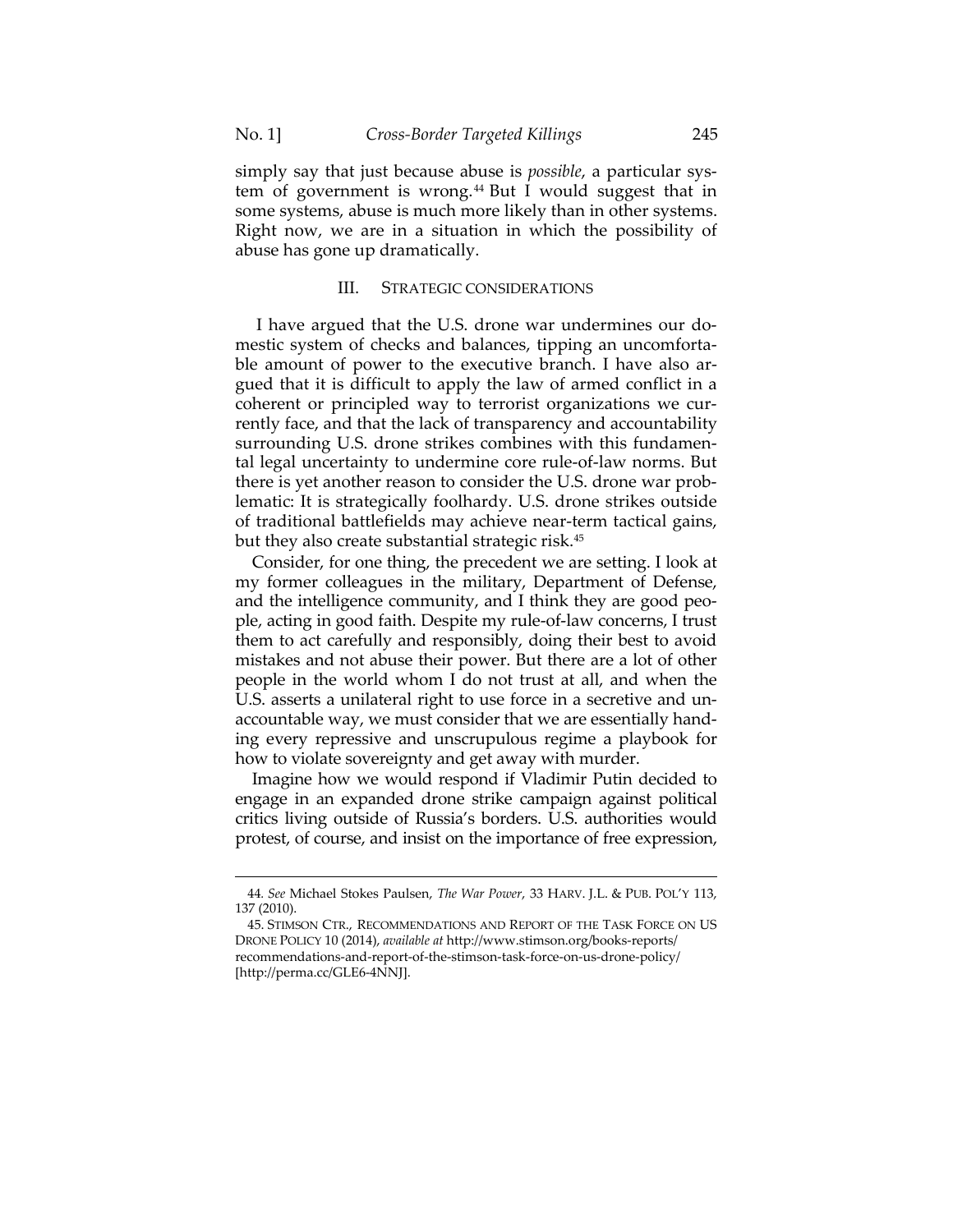due process, and human rights. But Putin would presumably respond by taking a leaf from our book: He would refuse to confirm or deny any Russian strikes, while insisting that any Russian strikes that might or might not have occurred complied with all applicable law, and that any targeted persons were terrorists posing an imminent threat to Russian national security. The United States would demand evidence of this—but once again, Putin could simply echo the United States: It's classified. Sorry.

And what could we say? Let's not kid ourselves: Do not imagine that the legal arguments that the United States is now making will not come back and bite us in the future. In fact, Putin has promised as much, in a context that is slightly different, but not entirely unrelated. Back when the United States recognized the unilateral declaration of independence made by Kosovo, Putin was unhappy; he argued that U.S. decision to disregard what Russia saw as Serbia's right to sovereignty threatened to "blow apart the whole system of international relations," and he warned that those states that had opted to recognize Kosovar independence should understand that their decision "is a twosided stick, and the second end will come back and hit them in the face."46 That particular two-sided stick has already been deployed by the Russians in the context of Ukraine and Crimea<sup>47</sup> and we should expect something similar with regard to U.S. legal arguments justifying on targeted killings.

We need to ask ourselves this: Do we want to live in a world in which every state considers itself to have a legal right to kill people in other states, secretly and with no public disclosure or due process, based on its own unilateral assertions of national security prerogatives? Is it consistent with U.S. interests to usher in such a world? This is fundamentally a policy question, not a legal question.

The legal precedents we are currently setting risk undermining the fragile norms of sovereignty and human rights that help

 <sup>46 .</sup> *Putin calls Kosovo independence 'terrible precedent'*, THE SYDNEY MORNING HERALD, Feb. 23, 2008, http://www.smh.com.au/news/world/putin-calls-kosovoindependence-terrible-precedent/2008/02/23/1203467431503.html [http://perma.cc/ QC2A-TR3D].

 <sup>47.</sup> Vladimir Putin, President, Address to joint session of Russian parliament (Mar. 18, 2014) *in* Julia Percha, *Transcript: Putin says Russia will protect the rights of Russians abroad*, WASH. POST, Mar. 18, 2014, http://www.washingtonpost.com/ world/transcript-putin-says-russia-will-protect-the-rights-of-russians-abroad/2014/ 03/18/432a1e60-ae99-11e3-a49e-76adc9210f19\_story.html [http://perma.cc/EDJ7-UJ4V].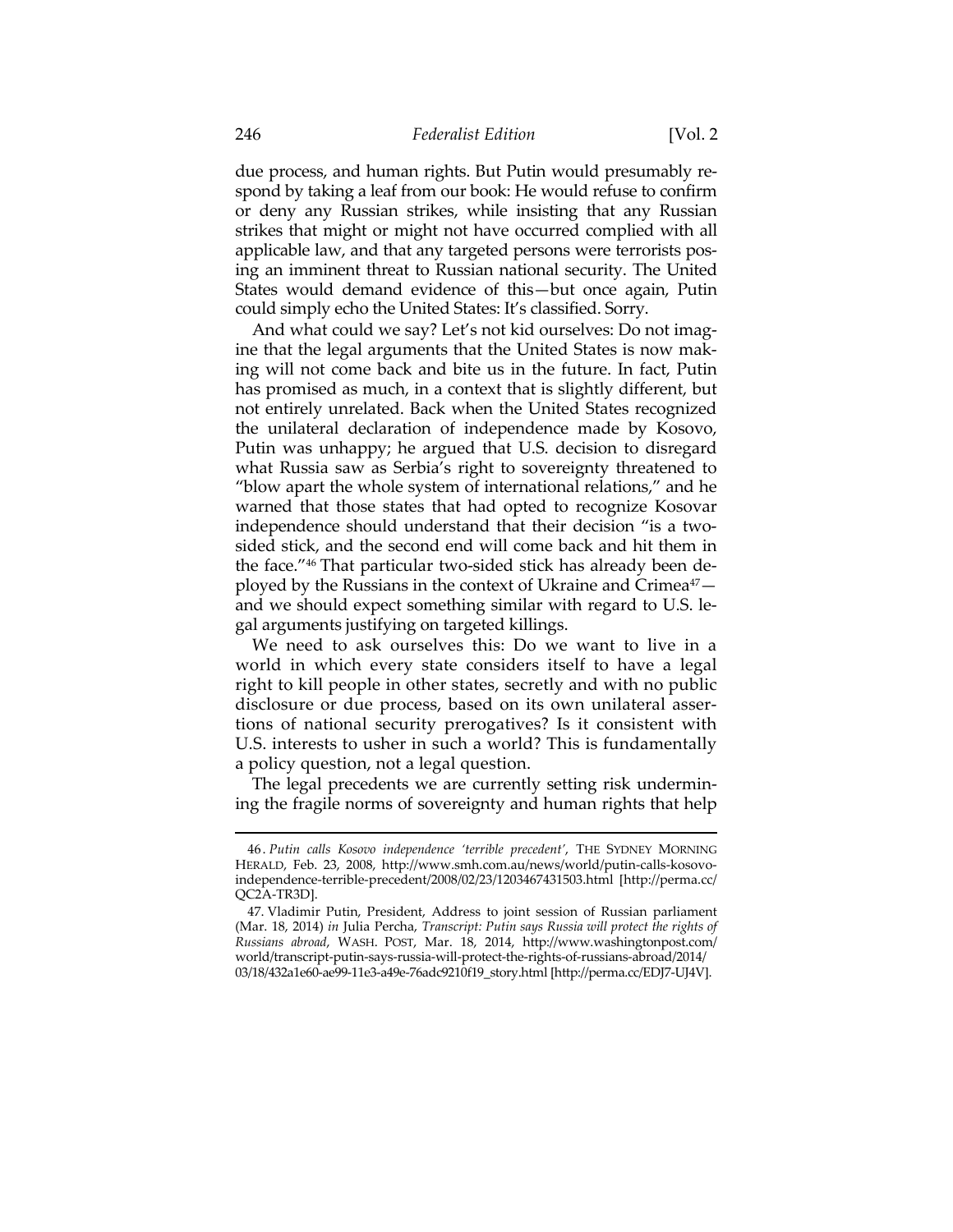keep our world stable. But even beyond this, there is ample reason to doubt the strategic wisdom of U.S. targeted killings.<sup>48</sup> Recall former Defense Secretary Donald Rumsfeld's famous question during the Iraq war: Are we creating new terrorists faster than we can kill them?<sup>49</sup> This is the profound strategic question we need to ask about the U.S. targeted killing program today. For every U.S. drone strike that kills a terrorist, are we inspiring two new terrorist recruits? Are we alienating populations and governments whose support and cooperation we may need? Are our tactical successes leading to enduring strategic gains in our efforts to battle violent extremist groups, or are they actually undermining our longer-term security goals?

It is difficult to answer these questions definitively, but I think that growing evidence suggests that the expansive U.S. targeted killing program may simply be making our problems worse. Numerous senior military and intelligence officials have raised these same questions.50 Can we really hope to kill our way out of a complex geo-political problem, one bad guy at a time? Today, Al Qaeda Central is no longer the threat it once was—but it has been replaced by new groups and new enemies, some amorphous, some increasingly centralized and lethal.51 As I write, an Al Qaeda offshoot so violent it was disowned by Al Qaeda itself has taken over large swathes of territory inside the borders of both Syria and Iraq, proclaiming an Islamic Caliphate; meanwhile, a resurgent Taliban is retaking territory in Afghanistan's

 <sup>48.</sup> STIMSON CTR., *supra* note 45, at 9.

 <sup>49.</sup> Dave Moniz & Tom Squitier, *After grim Rumsfeld memo, White House supports him*, USA TODAY, Oct. 22, 2003, http://usatoday30.usatoday.com/news/washington/ 2003-10-22-defense-memo-usat\_x.htm [http://perma.cc/KQA7-42PS].

<sup>50</sup>*. See* STIMSON CTR., *supra* note 45, at 5, 10–11; David Alexander, *Retired general cautions against overuse of "hated" drones*, REUTERS, Jan. 7, 2013, http:// www.reuters.com/article/2013/01/07/us-usa-afghanistan-mcchrystal-idUSBRE9060 8O20130107 [http://perma.cc/Y8V7-5U6K]; Mark Mazzetti, *Use of Drones for Killings Risks a War Without End, Panel Concludes in Report*, N.Y. TIMES, June 26, 2014, http://www.nytimes.com/2014/06/26/world/use-of-drones-for-killings-risks-a-warwithout-end-panel-concludes-in-report.html?\_r=1 [http://perma.cc/D5US-4XK4].

 <sup>51.</sup> U.S. DEP'T OF STATE, COUNTRY REPORTS ON TERRORISM 2013 EXECUTIVE SUMMARY 5 (2014), *available at* http://www.state.gov/documents/organization/ 225050.pdf [http://perma.cc/MTD2-T75M]; Jamie Crawford & Elise Labott, *Al Qaeda affiliate groups gaining strength, terror report says*, CNN, Apr. 30, 2014, http://www.cnn.com/2014/04/30/world/global-terror-report/ [http://perma.cc/ 52RZ-8SEU].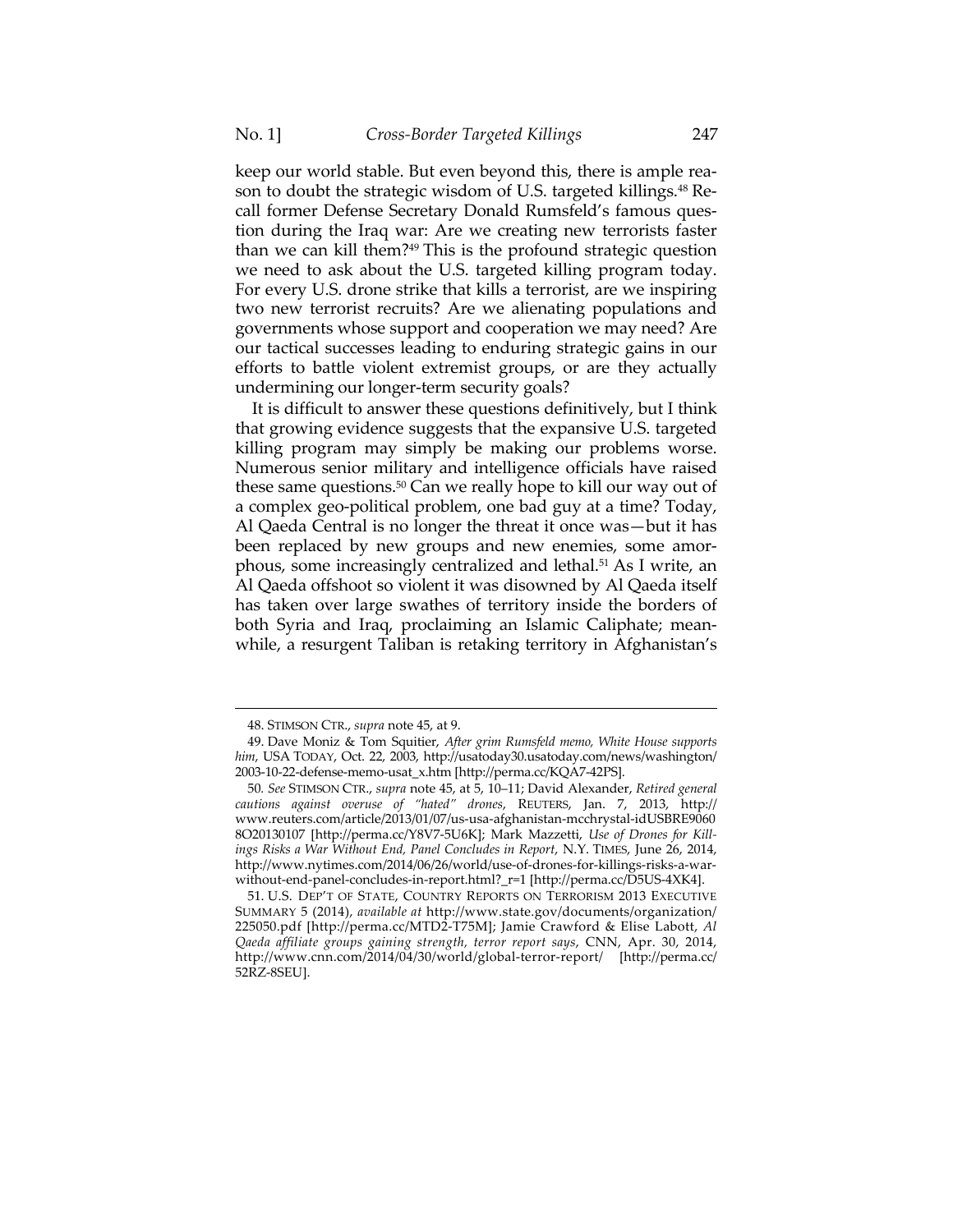Helmand Province.52 It is too soon to say if these efforts will be rolled back once again—but if nothing else, the evolving and expanding threat posed by these groups suggests that U.S. drone strikes are not achieving their strategic goals.

That is why "lawful but awful" strikes me as a fairly apt description of the expansive U.S. targeted killing program we have seen in recent years. Strategically, the U.S. targeted killing program is somewhere between unhelpful and downright selfdestructive—and while it is not manifestly illegal, neither is it consistent with core rule-of-law values or democratic principles.

When a series of plausible legal propositions leads us to a situation in which we are so profoundly undermining core rule-of-law norms, it is time to admit that our legal framework is wholly inadequate. It is not doing the work we want it to do: It is not helping us draw some coherent lines to prevent the use of lethal force by states from becoming entirely unconstrained.

We can do better. We could have a good deal more transparency and accountability than we currently have. This may be hard, but it is certainly far from impossible. There is a false choice that gets set up, where those disinclined to change anything suggest that the choice is either unbounded state power or complete U.S. impotence in the face of even the gravest threats. I think that is plainly silly, and we need to reject such notions out of hand.

Remember, the laws of armed conflict—and indeed our own Constitution and laws—were not handed down by a divine power. Humans created the legal frameworks we now live with, and humans can change them. We do not need to simply accept a situation in which law no longer has any real ability to restrain state power. If we need a different legal framework that does a better job of imposing some meaningful constraints, while simultaneously reflecting the need for flexibility in the face of nontraditional threats, surely we are, collectively, smart enough to come up with something that does a better job than our current

 <sup>52.</sup> Nathan Hodge & Habib Khan Totakhil, *Afghan Troops Struggle to Retake Parts of Key Province from Taliban*, WALL ST. J., July 6, 2014, http://online.wsj.com/ articles/afghan-troops-struggle-to-retake-parts-of-key-province-from-taliban-1404670052 [http://perma.cc/J2K4-YRQV]; Sylvia Westall, *After Iraq gains, Qaeda offshoot claims Islamic "caliphate"*, REUTERS, June 29, 2014, http://www.reuters.com/ article/2014/06/29/us-syria-crisis-iraq-idUSKBN0F40SL20140629 [http://perma.cc/ F7KL-7ZG9].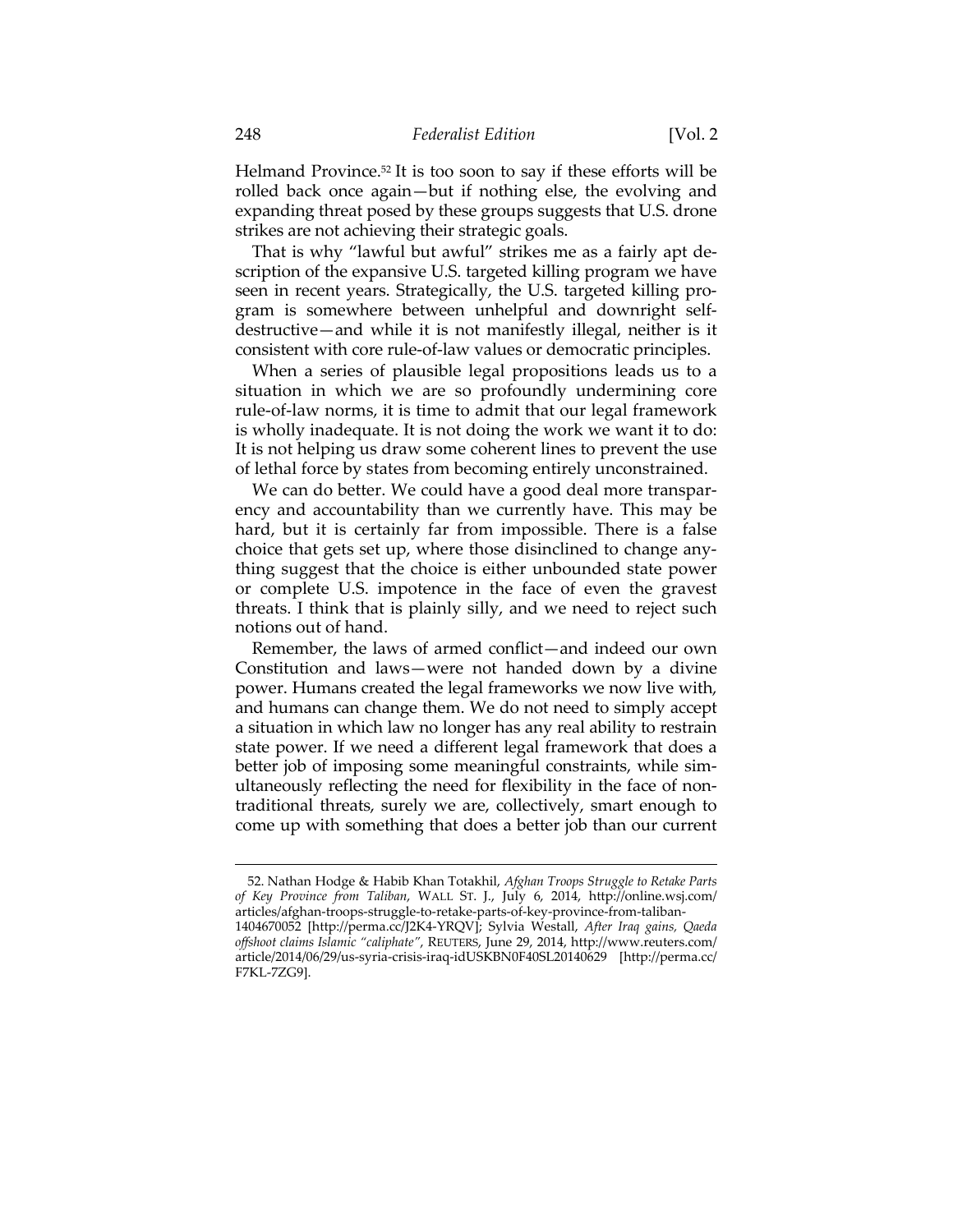legal framework. And do not fall for claims that if you take away the AUMF, the executive branch would lack the power to protect the nation. That is also silly. In a true emergency, the President clearly has the constitutional power and the international law right to act.<sup>53</sup> The trick is this: How do we prevent the exception from swallowing up the norm altogether?

Let me end with a plea to keep current security threats in perspective. The United States and its residents have faced threat and danger many times in the past. The English pilgrims who settled in Massachusetts faced shipwreck, disease, and starvation in their quest for religious freedom; half were dead by the end of the first winter, but those who remained persevered.54 American pioneers crossed the Rocky Mountains, traveling into the unknown in search of a better life; many did not make it.55 In the middle of the Nineteenth Century, the Civil War killed more than 600,000 Americans.<sup>56</sup> Less than a century later, World War II killed more than 400,000 Americans.<sup>57</sup> If you adjust for population size, these were horrific death tolls and yet, even in the face of these existential threats, we did not decide that we needed to give the executive branch wholesale authorization to use force against anyone, anywhere, anytime, permanently, without spatial or temporal limitations.

Today, terrorism is a real threat. Al Qaeda is scary, and so are its offshoots, affiliates, associates, and the emerging extremist groups it has inspired. But as I said, we need to keep the current threat in perspective. Yes, we should be vigilant, particularly to ensure that terrorist groups (or irresponsible states) do not gain access to weapons of mass destruction. But we should also keep

 <sup>53.</sup> HAROLD C. RELYEA, CRS REPORT FOR CONGRESS, NATIONAL EMERGENCY POWERS 4 (2001), *available at* http://fpc.state.gov/documents/organization/6216.pdf [http://perma.cc/9FTR-QX7P].

 <sup>54.</sup> William Bradford, OF PLYMOUTH PLANTATION (1656), *reprinted in Surviving the First Winter of the Plymouth Colony, 1620-1621*, NATIONAL HUMANITIES CENTER RE-SOURCE TOOLBOX, http://nationalhumanitiescenter.org/pds/amerbegin/settlement/ text1/BradfordPlymouthPlantation.pdf [http://perma.cc/6DB8-ZW92] (last visited Aug. 10, 2014).

<sup>55</sup>*. See* ROBERT V. HINE & JOHN MACH FARAGHER, THE AMERICAN WEST: A NEW INTERPRETIVE HISTORY 185 (2000).

 <sup>56.</sup> RUSSELL F. WEIGLEY, A GREAT CIVIL WAR: A MILITARY AND POLITICAL HIS-TORY, 1861-1865, at xv (2000).

 <sup>57 .</sup> ANNE LELAND & MARI-JANA OBOROCEANU, CONG. RESEARCH SERV., RL32492, AMERICAN WAR AND MILITARY OPERATIONS CASUALTIES: LISTS AND STATISTICS 2 (2010).